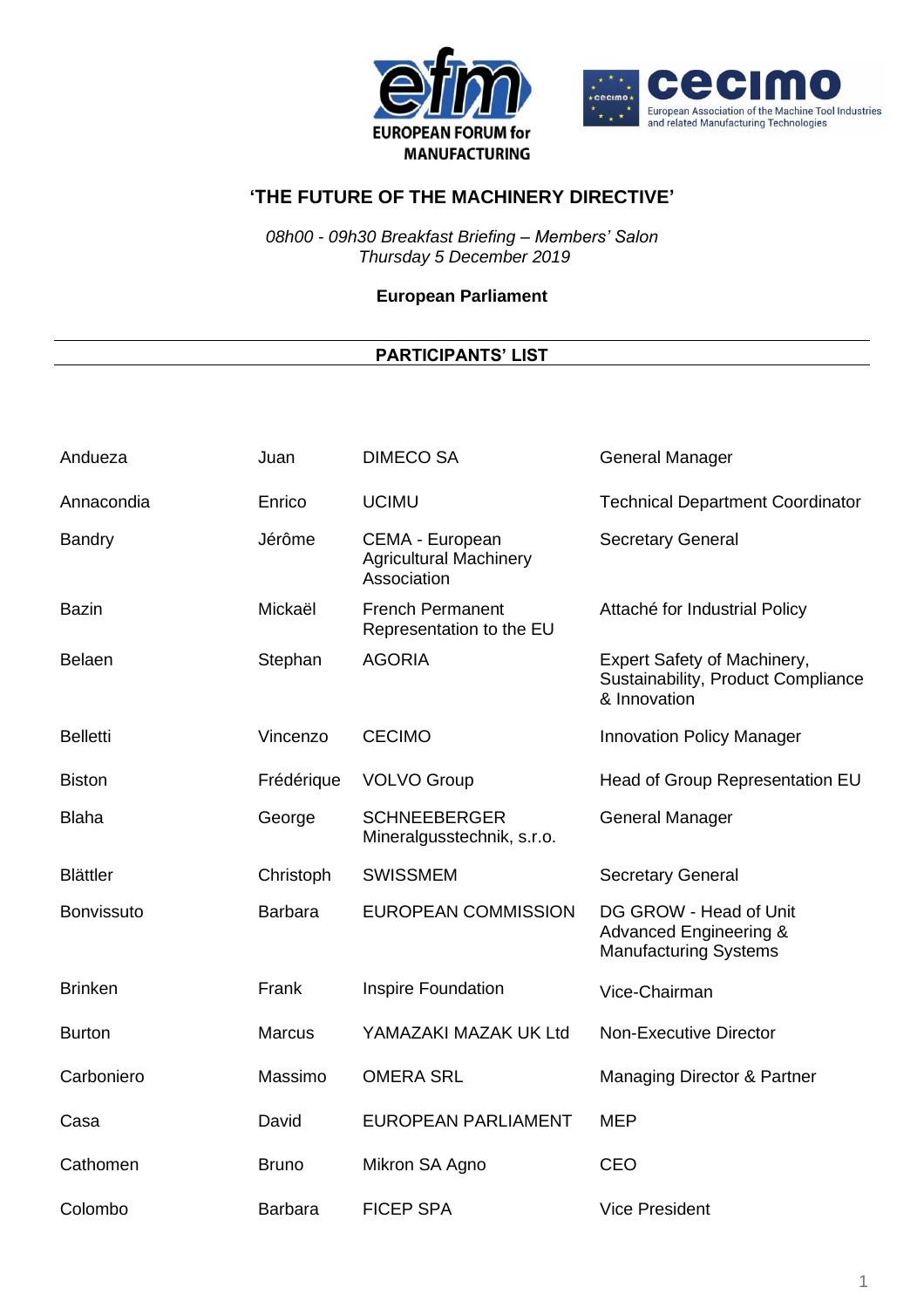



*08h00 - 09h30 Breakfast Briefing – Members' Salon Thursday 5 December 2019*

**European Parliament**

| Dannöhl                   | Carsten         | <b>CATERPILLAR</b>                                | <b>EU Government Affairs Manager</b>                  |
|---------------------------|-----------------|---------------------------------------------------|-------------------------------------------------------|
| De Angelis                | Giacomo         | <b>EUROPEAN PARLIAMENT</b>                        | <b>Adviser to MEP Calenda</b>                         |
| Deprez                    | <b>Bertrand</b> | <b>SCHNEIDER ELECTRIC</b>                         | Vice President EU Government<br><b>Affairs</b>        |
| <b>Diaz Martinez</b>      | Jose            | <b>CECIMO</b>                                     | <b>EU Public Affairs Economist</b>                    |
| Dryancour                 | Gilles          | JOHN DEERE & Company                              | Vice President - Public Affairs EU                    |
| <b>Dutrieux</b>           | Marcel          | The Toro Company/ Toro<br>Europe NV               | Manager European Product<br>Integrity                 |
| Duval                     | François        | <b>Fives Machining</b>                            | <b>Vice President Business</b><br>Development         |
| <b>Eckhardt Rodriguez</b> | Ana             | <b>VVA Brussels</b>                               | Research Manager                                      |
| Ekenstaf                  | Elizabeth       | Permanent Representation<br>of Sweden to the EU   | <b>Counsellor for Labour Market</b><br><b>Affairs</b> |
| Fell                      | Antony          | <b>EUROPEAN FORUM FOR</b><br><b>MANUFACTURING</b> | Secretary General                                     |
| Galdabini                 | Luigi           | <b>CESARE GALDABINI</b><br>S.p.A.                 | <b>Managing Director</b>                              |
| Geerts                    | Filip           | <b>CECIMO</b>                                     | <b>Director General</b>                               |
| Glas                      | Damir           | <b>CECIMO</b>                                     | <b>EU Public Affairs Officer</b>                      |
| Grapini                   | Maria           | <b>EUROPEAN PARLIAMENT</b>                        | <b>MEP Vice Chair IMCO</b>                            |
| Haas                      | Roland          | Framag<br>Industrieanlagenbau GmbH                | <b>General Manager</b>                                |
| Hamill                    | Claudia         | <b>EUROPEAN FORUM FOR</b><br><b>MANUFACTURING</b> | Senior Adviser                                        |
| Hansch                    | <b>Stefan</b>   | <b>EMCO GmbH</b>                                  | <b>CEO</b>                                            |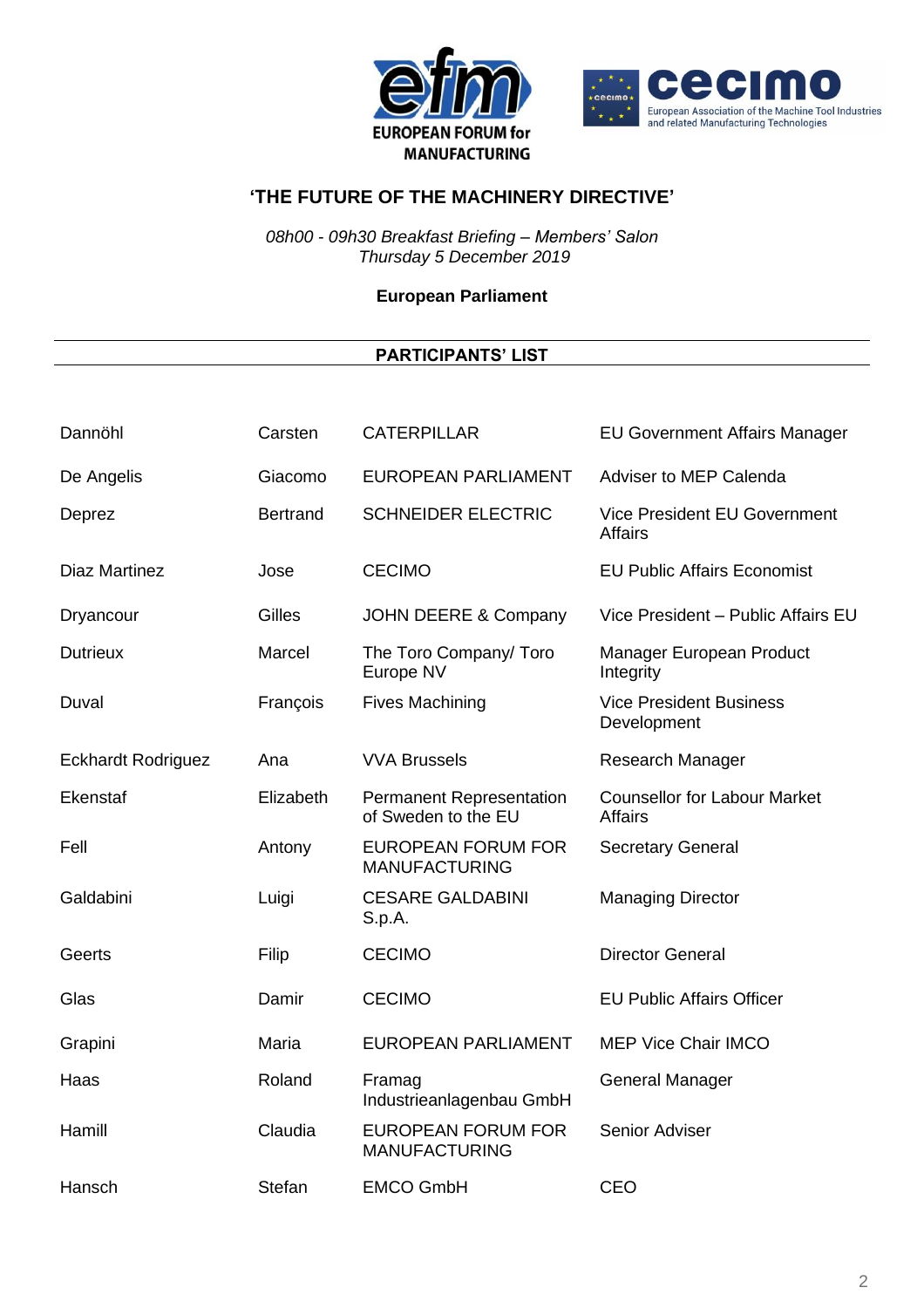



*08h00 - 09h30 Breakfast Briefing – Members' Salon Thursday 5 December 2019*

**European Parliament**

| Harkin           | John           | <b>CEEMET</b>                                                           | Senior Policy Adviser                                                             |
|------------------|----------------|-------------------------------------------------------------------------|-----------------------------------------------------------------------------------|
| Hassl            | Martin         | <b>EUROPEAN PARLIAMENT</b>                                              | Adviser to MEP Thaler                                                             |
| Hedenborg        | Tomas          | <b>CECIMO</b>                                                           | Treasurer                                                                         |
| Heßbrüggen       | <b>Markus</b>  | <b>EMAG Holding GmbH</b>                                                | CEO                                                                               |
| Idígoras Alberdi | Rafael         | SORALUCE S.COOP                                                         | <b>Managing Director</b>                                                          |
| Järvinen         | Kimmo          | Technology Industries of<br>Finland                                     | <b>Head of Brussels Office</b>                                                    |
| Kapp             | Martin         | KAPP Werkzeugmaschinen<br>GmbH                                          | Managing Director and Partner                                                     |
| Kerelska         | Viktoriya      | WindEurope                                                              | Head of Advocacy & Messaging                                                      |
| Krafft           | <b>Berndt</b>  | Metaltechnology Austria<br>Association of<br>Metaltechnology Industries | <b>General Manager</b>                                                            |
| <b>Krebs</b>     | Frederike      | VDMA - mechanical<br>engineering association                            | Policy Officer for Technical,<br>Environmental & Sustainability<br><b>Affairs</b> |
| Krog             | Jesper         | <b>EUROPEAN PARLIAMENT</b>                                              | Adviser to MEP WEISS                                                              |
| Kuisma           | Veli Matti     | Technology Industries of<br>Finland                                     | <b>Head of SME Issues</b>                                                         |
| Lane             | <b>Stewart</b> | <b>RENISHAW PLC</b>                                                     | Corporate Manager                                                                 |
| Líčeníková       | Michaela       | Permanent Representation<br>of the Czech Rep.to the EU                  | Attaché for Technical<br><b>Harmonization and Better</b><br>Regulation            |
| Losma            | Giancarlo      | LOSMA S.p.A.                                                            | President                                                                         |
| Macey            | Daniel         | Honda Motor Europe                                                      | <b>European Government Affairs</b><br>Manager                                     |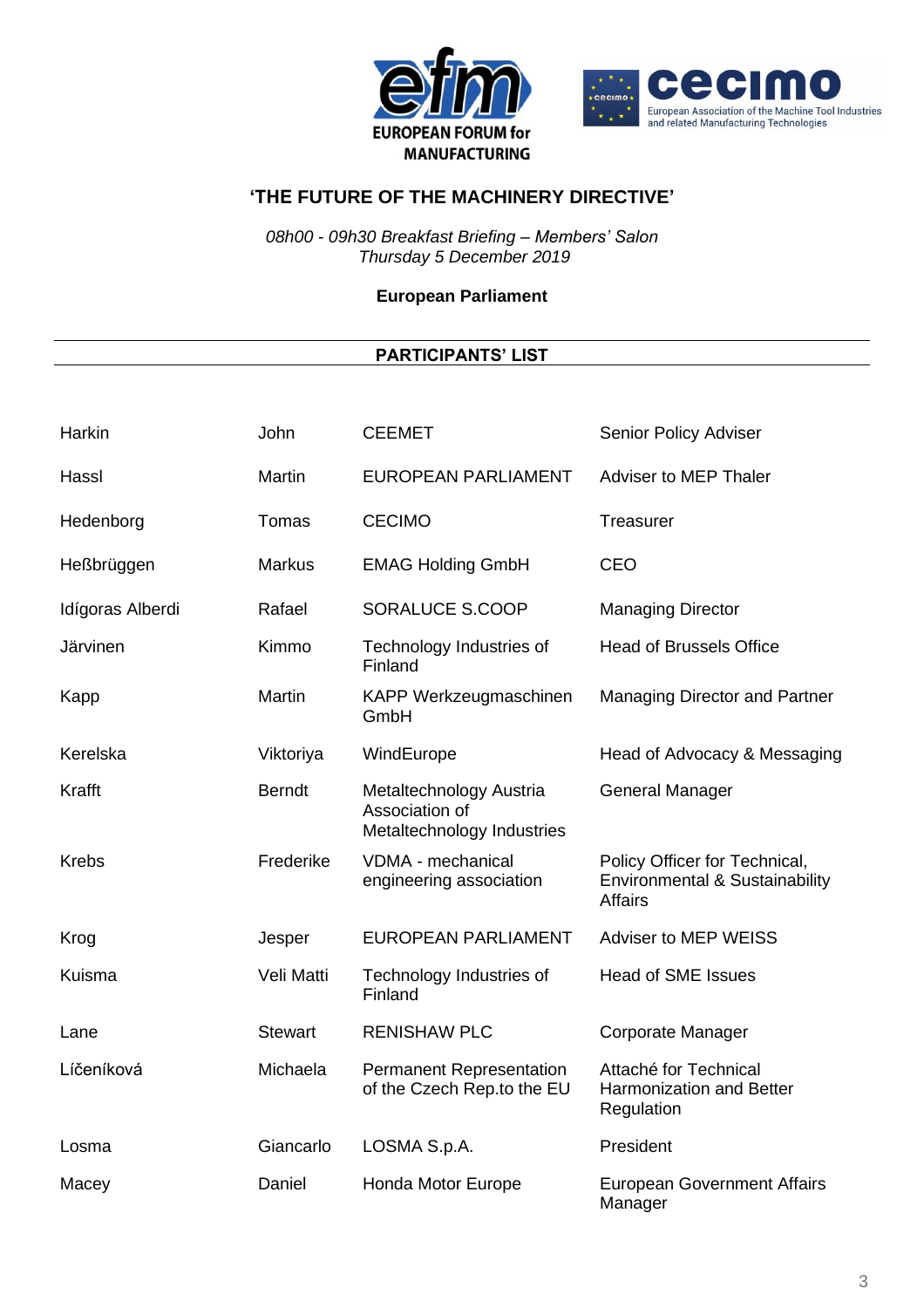



*08h00 - 09h30 Breakfast Briefing – Members' Salon Thursday 5 December 2019*

**European Parliament**

| Maran              | Aaron       | Make UK                                                                     | <b>EU Affairs Adviser</b>                                                  |
|--------------------|-------------|-----------------------------------------------------------------------------|----------------------------------------------------------------------------|
| Mariotti           | Alfredo     | <b>UCIMU</b>                                                                | <b>General Manager</b>                                                     |
| Marolt             | <b>Nina</b> | <b>Permanent Representation</b><br>of the Republic of Slovenia<br>to the EU | <b>Internal Market Affairs &amp;</b><br><b>Consumer Protection Attaché</b> |
| Matagne            | Chloé       | <b>EUROPEAN FORUM FOR</b><br><b>MANUFACTURING</b>                           | Assistant                                                                  |
| Mendonça           | Susana      | Portuguese Permanent<br>Representation to the EU                            | Counsellor                                                                 |
| Miu                | Cosmina     | Permanent representation<br>of Romania to EU                                | <b>Minister Plenipotentiary</b>                                            |
| <b>Nefkens</b>     | Robert      | HEMBRUG B.V.                                                                | <b>Managing Director</b>                                                   |
| Nyman              | Mikko       | <b>FASTEMS OY AB</b>                                                        | <b>CEO</b>                                                                 |
| Ojanen             | Aki         | Finn-Power Oy                                                               | <b>Marketing Director</b>                                                  |
| Olabarria Uzquiano | Maitane     | <b>CECIMO</b>                                                               | <b>Manager Technical Regulations</b>                                       |
| Ortueta Mendia     | Xabier      | <b>AFM</b>                                                                  | <b>General Manager</b>                                                     |
| Paclík             | Oldřich     | <b>SST</b>                                                                  | <b>General Manager</b>                                                     |
| Perek              | Martyna     | Permanent Representation<br>of Poland to the EU                             | First Secretary - Space, Industry,<br>Internal Market Attaché              |
| Pérez Berdud       | José        | <b>FAGOR AUTOMATION</b><br>S.COOP.                                          | <b>CEO</b>                                                                 |
| Petruc             | Cezara      | <b>EUROPEAN PARLIAMENT</b>                                                  | Adviser to MEP Walsmann                                                    |
| Piccinni           | Eleonora    | Orgalim                                                                     | <b>Manager Technical Regulation</b>                                        |
| Pioch              | Martin      | <b>ZVEI</b>                                                                 | EU Manager Trade & Digital<br>Economy                                      |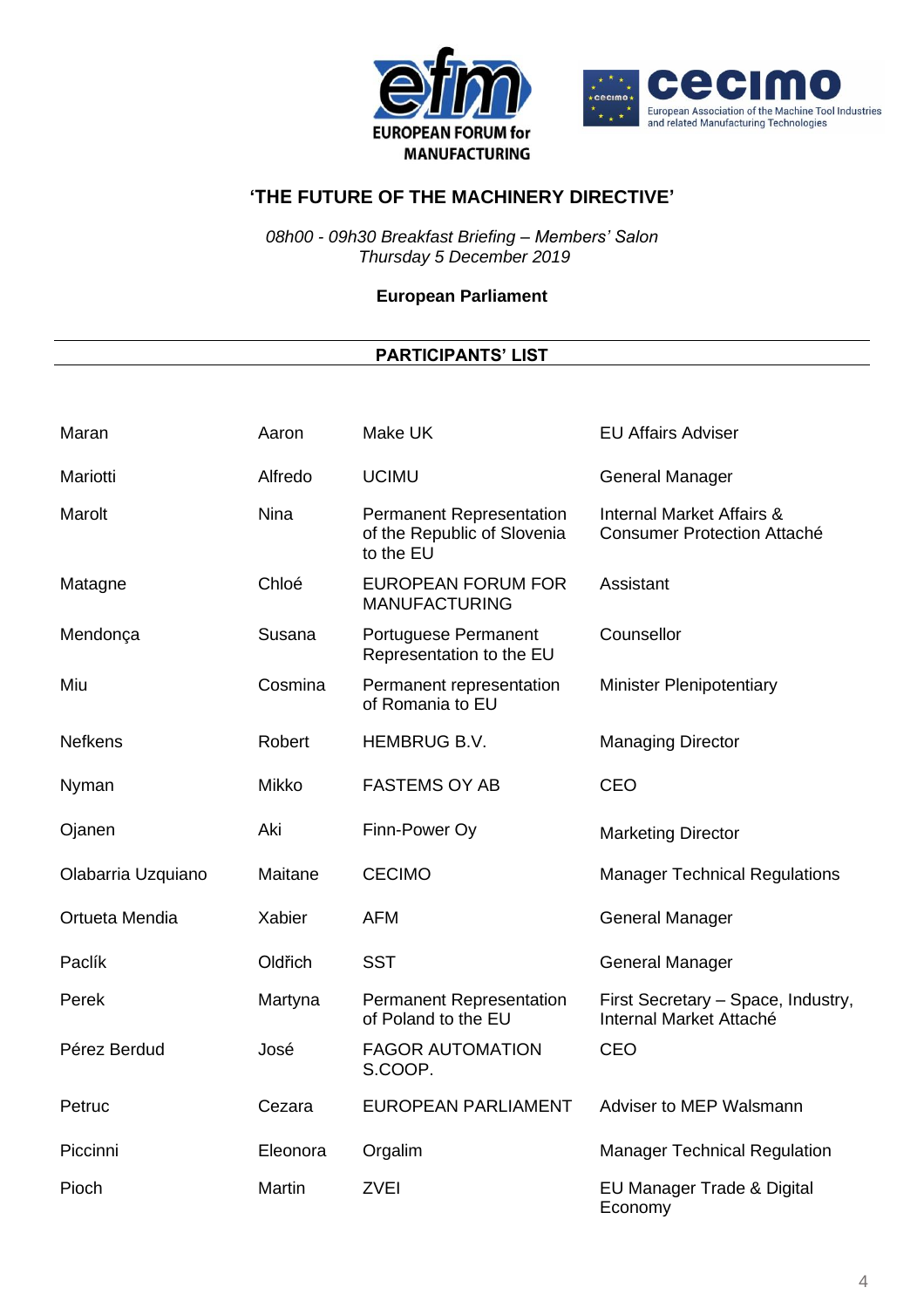



*08h00 - 09h30 Breakfast Briefing – Members' Salon Thursday 5 December 2019*

**European Parliament**

| Richmond          | Caroline        | <b>EUROPEAN FORUM FOR</b><br><b>MANUFACTURING</b>                        | Coordinator                                                                  |
|-------------------|-----------------|--------------------------------------------------------------------------|------------------------------------------------------------------------------|
| Rodríguez-Piñero* | Inma            | <b>EUROPEAN PARLIAMENT</b>                                               | <b>MEP</b>                                                                   |
| Ruiz              | Alberto         | Spanish Permanent<br>Representation to the EU                            | Industry Attaché                                                             |
| Rýdl              | Jan             | TOS VARNSDORF, a.s.                                                      | Member of the Board                                                          |
| Schader           | Andreas         | <b>ABB Automation Products</b><br>GmbH                                   | <b>Global Marketing Manager</b><br>Standardization                           |
| Schäfer           | Wilfried        | <b>VDW</b>                                                               | <b>Executive Director</b>                                                    |
| Schiansky         | Jethro          | EUnited aisbl - European<br><b>Engineering Industries</b><br>Association | <b>Executive Director</b>                                                    |
| Schneeberger      | Hans-<br>Martin | Schneeberger Holding AG                                                  | Chairman of the Board                                                        |
| Selka             | James           | <b>MTA</b>                                                               | <b>Chief Executive Officer</b>                                               |
| Šimánková         | Monika          | HESTEGO a.s.                                                             | <b>General Director</b>                                                      |
| Spångberg         | <b>Matts</b>    | <b>SVMF</b>                                                              | <b>General Secretary</b>                                                     |
| Spyraki           | Maria           | <b>EUROPEAN PARLIAMENT</b>                                               | <b>MEP</b>                                                                   |
| Touzé             | Louise          | Manufacture Française des<br><b>Pneumatiques MICHELIN</b>                | Corporate Public Affairs - EU<br>Office                                      |
| Türker            | Nail            | <b>MIB</b>                                                               | <b>Secretary General</b>                                                     |
| Ulbrich           | Martin          | EUROPEAN COMMISSION                                                      | DG CNCT, Senior Expert.<br>Technologies & Systems for<br>Digitising Industry |
| Vasilia           | Dimitra         | <b>CECIMO</b>                                                            | <b>EU Public Affairs Manager</b>                                             |
| Vilain            | Elisabeth       | <b>CECIMO</b>                                                            | <b>Office Manager</b>                                                        |